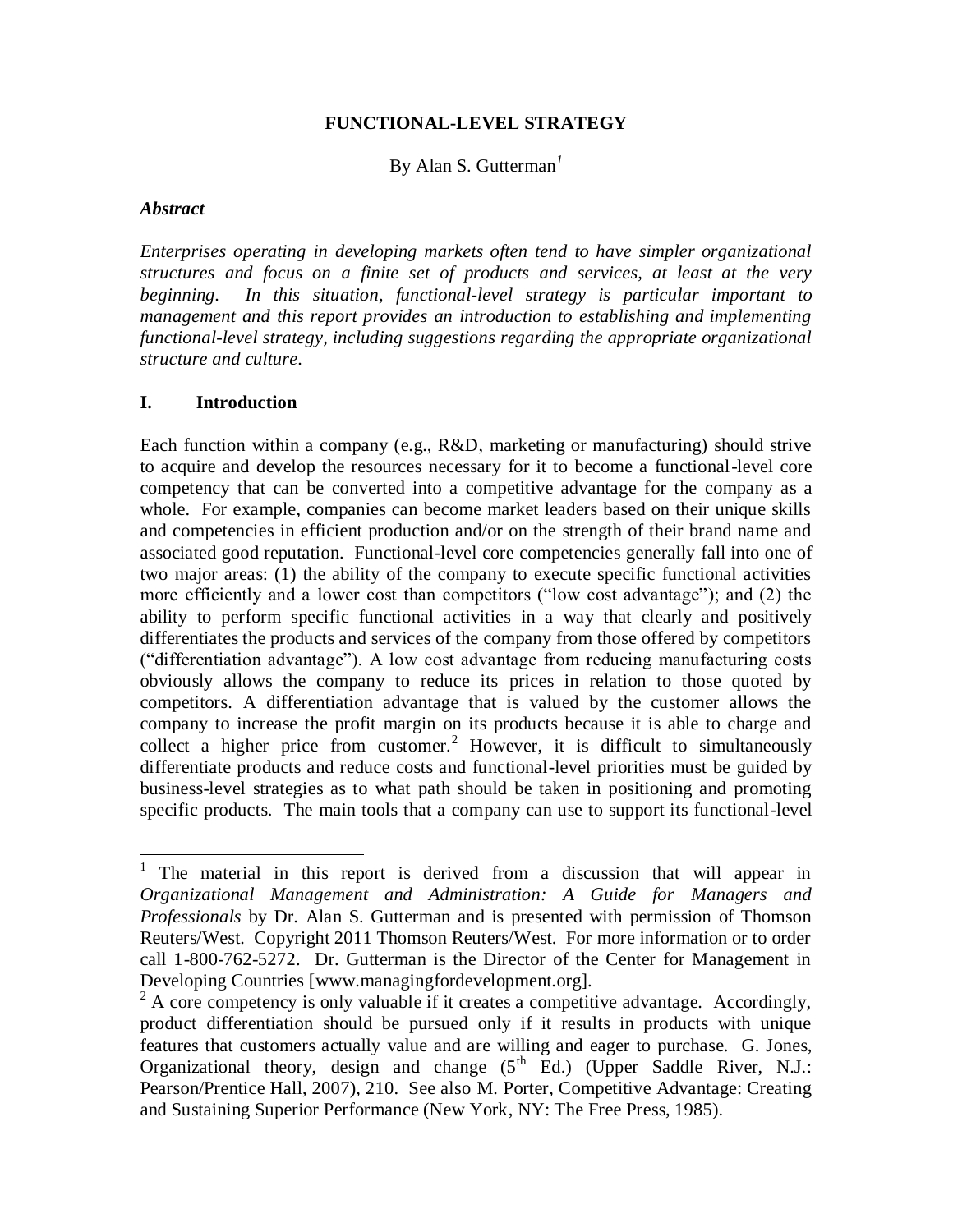strengths and build them to the point where they become a core competency is identifying the most appropriate organizational structure for the functional activities and creating the proper culture within the function to develop the desired skills and methods of  $interaction<sup>3</sup>$ 

Each function relies on different and specific techniques for lowering costs and differentiating products and, taken together, these become the foundation for their functional-level strategies. In general, the most important goals and objectives for a functional-level strategy are achieving superior efficiency, quality, innovation and customer responsiveness. In order to measure the success of a functional-level strategy the company should identify and track specific performance metrics. For example, efficiency can be measured by looking at the volume of output for a given unit of input, product quality can be determined through measures of defects, innovation can be gauged by the number and value of novel features integrated into the company's products, and responsiveness can be evaluated through customer surveys and objective measures of support activities (e.g., average time required to respond to customer queries).

# **II. General Strategies for Creating Low-Cost and Differentiation Advantages**

Some of the general strategies that various value-creating functions might use to create and maintain low-cost and differentiation advantages include the following<sup>4</sup>:

- The manufacturing function can reduce costs by developing skills and acquiring resources in flexible manufacturing technology and can achieve differentiation advantages by improving the quality and reliability of finished products.
- The human resources function can contribute to cost savings by reducing turnover and absenteeism and can support creation of a differentiation advantage by recruiting skilled personnel and implementing innovative training programs.
- The materials management function can reduce costs through technology (e.g., implementing a just-in-time inventory system and/or computerized warehousing) and developing long-term relationships with suppliers and customers and those relationships can also be used to create a differentiation advantage through the ability of the company to integrate high-quality materials into its products and provide suppliers with reliable and efficient distribution of their products.
- The sales and marketing function can lower production costs by increasing demand and can create differentiation advantages by creating and implementing sales and marketing strategies for targeted customer groups, tailoring product designs and features to customer requirements, and developing and promoting brand names.
- The R&D function can reduce costs by improving the efficiency of the company's manufacturing technology and can contribute to creation of differentiation advantages by developing new products and improvements and enhancements to the company's existing products.

 $\overline{a}$  $3$  G. Jones, Organizational theory, design and change ( $5<sup>th</sup>$  Ed.) (Upper Saddle River, N.J.: Pearson/Prentice Hall, 2007), 210-212.

<sup>&</sup>lt;sup>4</sup> Id. at 210.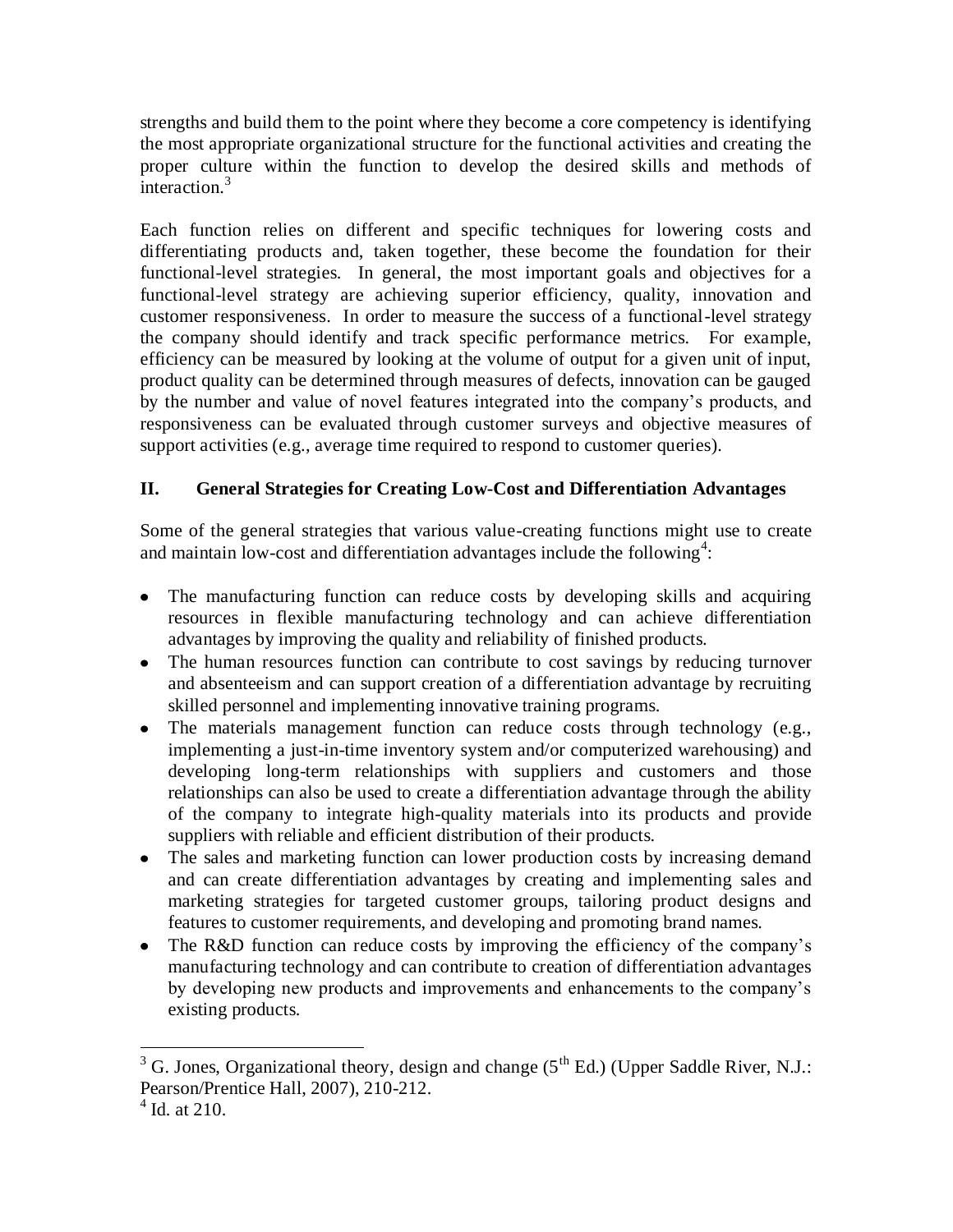These strategies are described in greater detail in other chapters in this publication dealing with specific functional activities; however, it is useful to look at one functional area—materials management—as an illustration. Strategies established for the materials management function can have a significant impact on both inputs and outputs in a company's value creation process. Managers in the materials management function can use cutting-edge business processes and technology to reduce the costs associated with inventory management (i.e., storing and shipping), such as by implementing a just-intime inventory system and/or computerized warehousing. Just as importantly, specialists in the materials management function can use their negotiating skills and experience to develop and nurture long-term relationships with suppliers and distributors that can be converted into both low cost and differentiation advantages.

On the supplier (input) side, a strong vendor relationship based on trust and communication can lead to more favorable pricing and payment terms and expedited shipping and in some cases suppliers are willing to invest in specialized assets that can be used to produce inputs that are customized to their customer's particular specifications and quality requirements.<sup>5</sup> With respect to distribution (output), the materials management function can make a significant contribution to sales performance by establishing computerized links with major customers that can track customer inventory levels. Whenever a customer sells a product a record of the transaction is electronically transmitted to the company and when the customer's inventory of the product falls to a pre-established level a restocking order is automatically placed with the company so that shipments can be made on a timely basis to ensure that the customer always has sufficient stock-on-hand of fast-moving items to meet the demand established by end users and capitalize on immediate sales opportunities. $<sup>6</sup>$ </sup>

Inventory control systems established and managed by the materials management function can also enhance efficiency through stronger integration of the activities of business partners up and down the value creation chain. For example, when the automatic restocking order is received from a customer in the example above the inventory control system can also be configured to simultaneously send reports to suppliers so that they are able to arrange their production activities so that they are properly synchronized with fulfilling the restocking requirements of the company's customers. This type of arrangement makes the entire supply chain process more efficient, thus creating a low cost advantage for all parties—the supplier, the company and the customers acting as the distributors of the company's products. In addition, a strong inventory control systems can also create a differentiation advantage for the company in the eyes of its suppliers and customers since the system reduces the likelihood that sales will be lost because product is not where it needs to be when the end user is ready to purchase. One way that this differentiation advantage can be measured is

l

 $<sup>5</sup>$  Id. at 211. See also E.S. Buffa, "Positioning the Production System--A Key Element in</sup> Manufacturing Strategy," in Fahey, The Strategic Planning Management Reader, 387- 395.

 $6$  Id. at 211.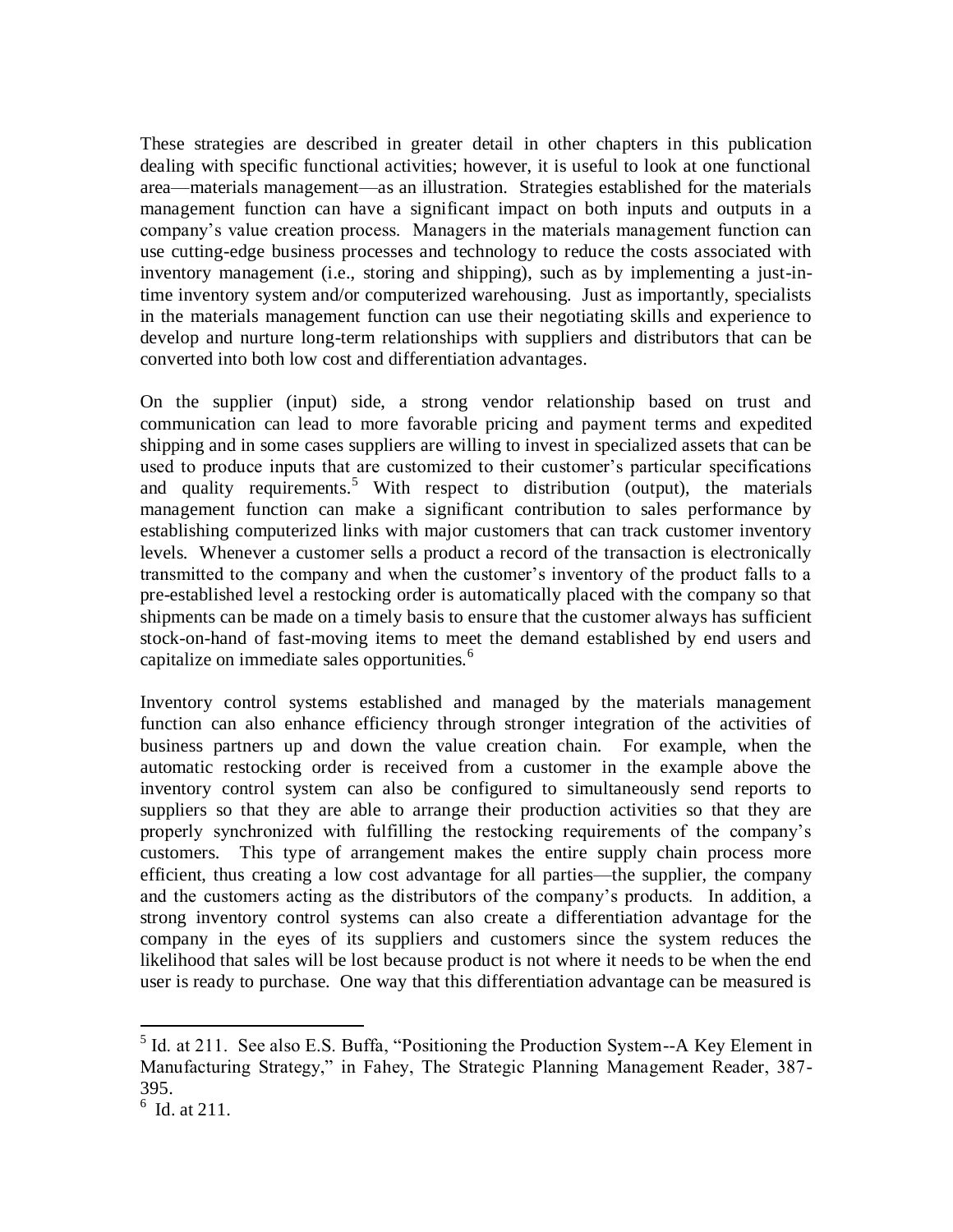through the calculation of the "in-stock rate," which analyzes whether a product is actually in stock at a customer's location when requested by an end user.<sup>7</sup>

## **III. Role of Structure in Functional-Level Strategy**

The efficacy and strength of functional resources depends heavily on the ability of the company to coordinate the deployment and use of those resources, which means that structure must be also recognized as an important element of functional-level strategy.<sup>8</sup> There is no single structure that be considered optimal for every functional area and it is important for each function (e.g., R&D, manufacturing and sales/marketing) to create an internal organizational structure that is specifically suited to its resources (i.e., personnel, technology, plant and equipment, etc.) and the functional domain in which it operates.

The relationship between functional-level strategies and structure can be understood by reference to the choices made by different types of functions with regard to the wellrecognized basic characteristics of organizational structures, including "mechanistic" versus "organic" structures, "tall" versus "flat" organizations, "centralized" versus "decentralized" decision making processes and "standardization" versus "mutual" adjustment.<sup>9</sup> Traditionally manufacturing functions in the US tended to have a tall hierarchy with centralized decision making and relied heavily on standardized procedures. The result was a relatively mechanistic structure that fit well with the production line approach to the pace of work. On the other hand, effective R&D is more likely to occur with an organic structure with a minimum of hierarchy and tolerance for decentralized decision making that empowers skilled engineers and scientists to use and trust their skills and knowledge when solving problems that arrive in the course of the innovation process.<sup>10</sup> In any event, the likelihood that a functional department will demonstrate the coordination skills necessary for the department to become a core competency of the company depends in large part on the skills and talents of the functional management team in designing a functional structure that is closely and positively aligned with the resources the department uses in its value-creation activities.<sup>11</sup>

When designing their own functional-level organizational structure the managers of each department need to ask several fundamental questions:

 $\frac{1}{7}$  Id.

<sup>8</sup> Id. at 212 (citing also D. Miller, "Strategy Making and Structure: Analysis and Implications for Performance" Academy of Management Journal, 30 (1987), 7-32).

<sup>&</sup>lt;sup>9</sup> Id. at 213. For further discussion of each of these characteristics of organizational structure, see Organizational Structure (Ch 3).

<sup>&</sup>lt;sup>10</sup> Id. at 213-214. See also P.R. Lawrence and J.W. Lorsch, Organization and Environment (Boston: Graduate School of Business Administration, Harvard University, 1967).

<sup>&</sup>lt;sup>11</sup> Id. at 214.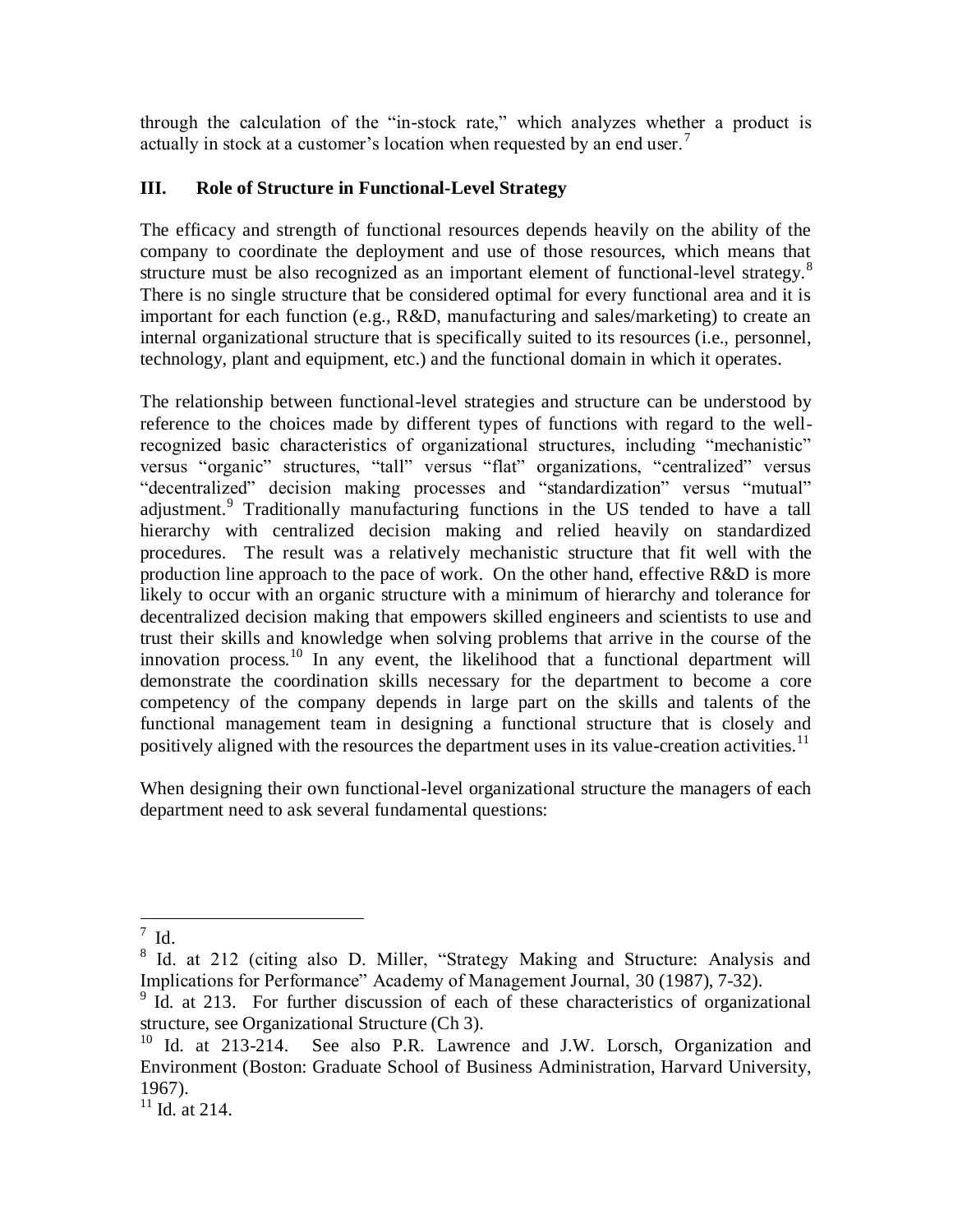- How many hierarchical levels of management control are necessary to achieve the optimal level of control and coordination for the department's activities? The opposite ends of the spectrum on this characteristic are tall and flat organizations.
- What amount of decision making authority can and should be decentralized and pushed lower in the departmental managerial hierarchy?
- How much reliance should be placed on standardized rules and operating procedures as opposed to granting managers and employees throughout the department the flexibility to make choices regarding the use of the department's resources based on the specific circumstances they are confronting at that time, a management choice often referred to as "mutual adjustment"?

How these questions are answered, and the design decisions that follow, determine whether the functional structure leans more toward "mechanistic" (i.e., predictable behavior supported by a tall organization, centralized decision making and standardization) or "organic" (i.e., flexibility and mutual adjustment supported by a flat and decentralized organizational structure). As noted above, the most suitable type of organizational structure for R&D is "organic" (i.e., flat and decentralized and heavily reliant on the creation and use of smaller teams to conduct the necessary R&D activities) since this allows and encourages people to proactively initiate change as needed in order to cope with the unforeseen situations that typically arise when developing new technologies and products. In the manufacturing area, the traditional preference for a mechanistic structure alluded to above has eroded in the face of evidence from Japanese firms that development of a core competency in the manufacturing function is more likely to occur in an organic environment in which the hierarchy is flattened and managers and employees on the production line are empowered through decentralization and encouragement of mutual adjustment. The organizational structure for the sales function generally tends to be relatively flat and decentralized and managers and employees rely on standardized reporting systems to exchange information on sales activities and the changing requirements of customers. Salespeople do have some discretion in tailoring the tone and content of their sales pitch when dealing with specific types of customers; however, standardization still plays a dominant role in that salespeople must adhere to the messages developed by the marketing group and follow uniform guidelines regarding pricing and bundling of products and services.<sup>12</sup>

# **IV. Role of Organizational Culture in Functional-Level Strategy**

Another important element of creating core competencies through the development and execution of a functional-level strategy is establishing the proper culture within the functional department. In general, organizational culture in this context can be thought of as the set of shared values that the members of the functional department (i.e., the managers and employees) use and rely upon when interacting with one another and with other stakeholders outside of the department. Functional culture is important and potentially valuable because it is extremely difficult, if not impossible, for a competitor to imitate given that the values and practices are deeply imbedded and often intangible.

 $\overline{a}$  $12$  Id. at 213.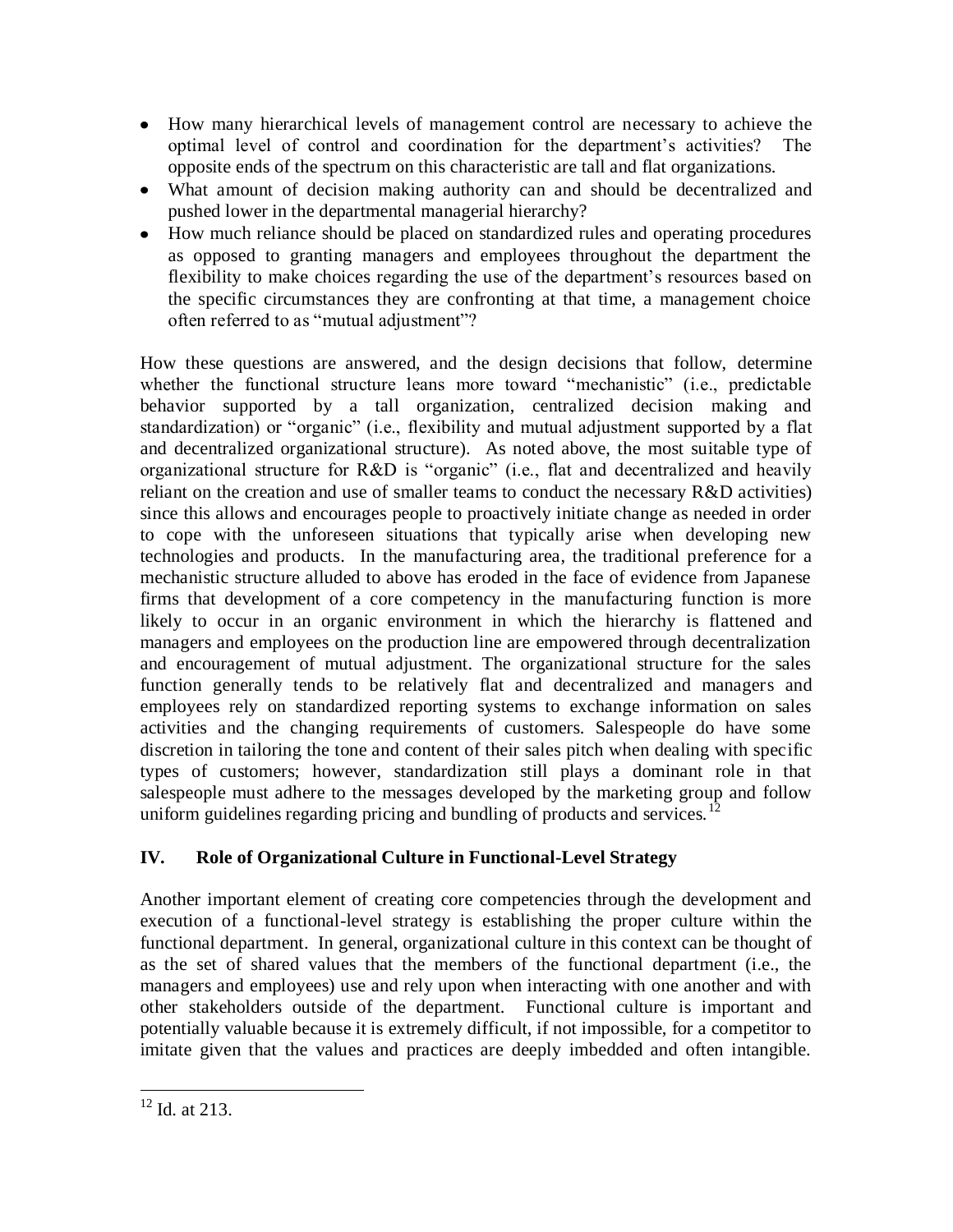While companies often duplicate the organizational structure used by competitors, including operating systems and compensation plans, they may fail to achieve the same results (e.g., more effective control and coordination) simply because they cannot replicate the cultural norms and values that managers and employees within the competitor rely on to operate efficiently and collegially within their chosen structure.<sup>13</sup>

One of the elements of organizational culture is indeed the structure and operating procedures implemented by the managers. For example, a large firm seeking better control over its widespread operations may establish a multi-divisional structure and a company looking to attain certain performance goals may implement a new incentivebased compensation system to motivate employees to act in ways that are consistent with achieving those goals. However, formal structures and incentive plans are just one piece of the puzzle and the contribution of the department culture to creating a core competency is a function of several other factors including allocation of property rights, ethical norms and values within the department and the talents and personal characteristics of the senior departmental managers. For example, companies looking to establish an entrepreneurial culture in their R&D departments supplement their choice of a flat, decentralized and organic organizational structure with strong cultural norms that emphasize hard work, cooperation and tolerance for experimentation and informed failure. In addition, all functional departments can strive for improved performance, such as high product quality in the manufacturing area, by establishing cultural values that emphasize participation and commitment and allocating property rights (e.g., stock ownership, profit-sharing plans and/or job tenure) in a way that directly rewards performance and builds and maintains loyalty to the department and the company as a whole.<sup>14</sup> Finally, the HR department can contribute to the cultural aspects of each functional-level strategy by assisting with the recruitment of new employees who share the terminal values of the company and contributing to creation and implementation of functional orientation and training programs that socialize new recruits and educate them about the desired core values within the functional department.<sup>15</sup>

## **V. Managerial Implications**

The first thing that functional managers need to do is identify the specific functional resources and/or coordination abilities that serve as the foundation for an actual or potential core competency of the function. Once that step is completed the manager should develop and implement plans to improve or strengthen these resources and abilities. All plans should be accompanied by specific performance metrics that can be tracked in order to ensure that satisfactory progress is being made toward elevating the

 $\overline{a}$ 

<sup>&</sup>lt;sup>13</sup> Id. at 214. See also J.B. Barney, "Organization Culture: Can It Be a Source of Sustained Competitive Advantage?" Academy of Management Review, 11 (1986), 791- 800. For further discussion of organization culture generally, see Organizational Culture (Ch 7).

 $^{14}$  Id. at 214-215.

<sup>&</sup>lt;sup>15</sup> Id. at 214. See also S.M. Oster, Modern Competitive Analysis (New York, Oxford University Press, 1990).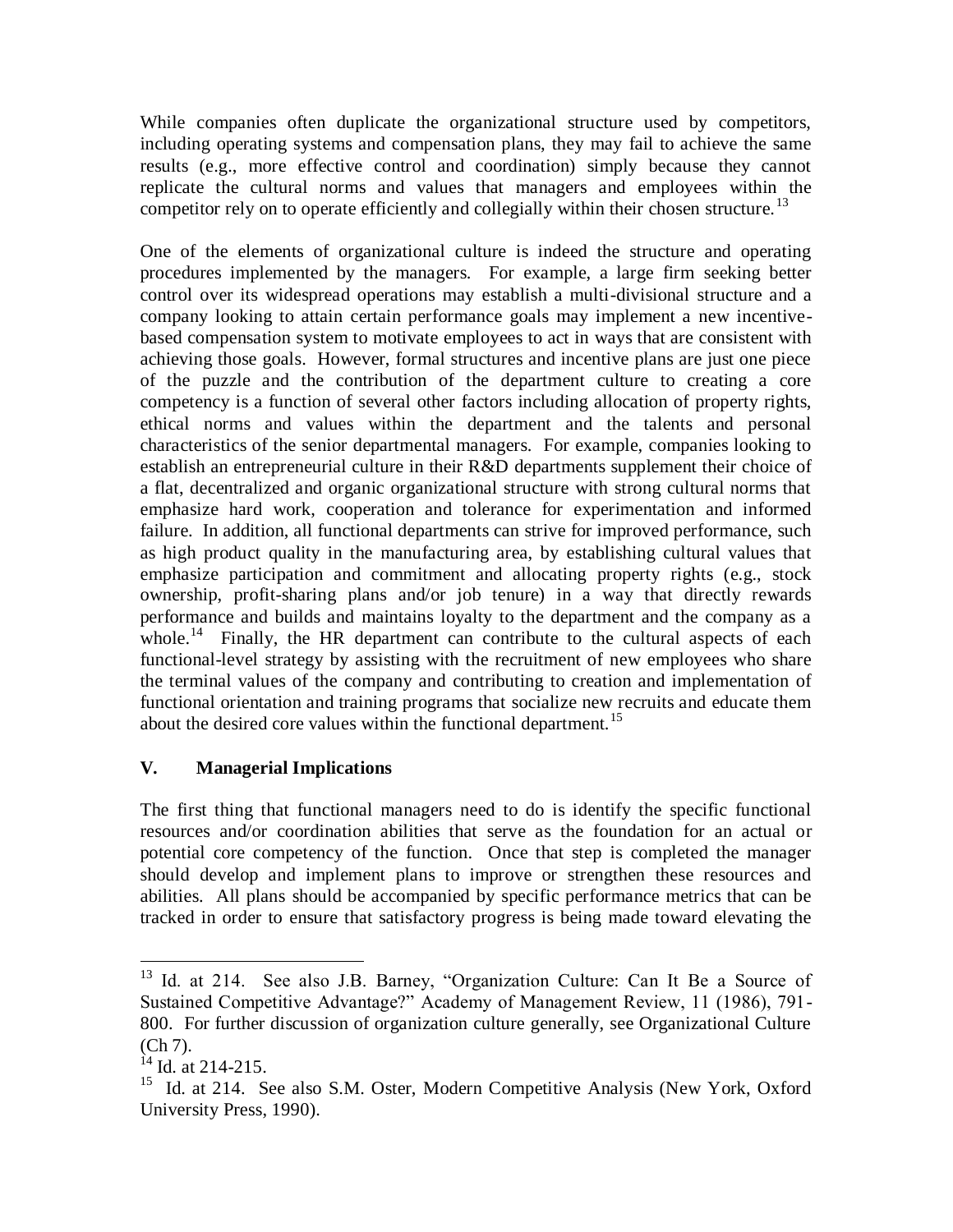functional core competencies to the level at which they become a true competitive advantage for the company as a whole.<sup>16</sup> Functional managers should also look outside of their own companies to benchmark their performance against competitors and identify industry-wide best practices that can be applied to management of their own departments or units. Specifically, functional managers should select several competitors and attempt to learn as much as possible about the way that they collect and allocate resources and organize and control their activities. The information derived from this survey can be used as part of the planning process for strengthening the competencies within the manager's own function and can be particularly valuable in setting measurable performance objectives.<sup>17</sup> Finally, functional managers should pay specific attention to how the function's current resources and coordination abilities are being impacted by the organizational structure within the function and the function's prevailing cultural norms and values. Using information about best practices of competitors the manager should consider whether changes in structure and/or culture can be successfully implemented in a way that improves the function's core competencies.<sup>18</sup>

Functional managers should also be prepared to develop and implement detailed action plans for their strategies, a process which should include the following<sup>19</sup>:

- Describe the specific strategy to be followed and make sure that it supports the overall strategy and vision for the organization.
- Define the anticipated outcomes expected from following the strategy, such as improvement in the efficiency of workflow and/or increased market share or profitability. Outcomes should be defined as specifically as possible and, of course, should support the chosen strategy for the function (i.e., "low-cost" or "differentiation" advantage).
- Define your time schedule for implementing and completing execution of the strategy including the beginning and ending dates for the project and all key milestones.
- Describe the resources necessary to implement the plan (e.g., staffing, capital, information, raw materials and equipment) and how these resources will be provided.
- Outline the specific steps be followed to execute the strategy and assign the person responsible for overseeing the action plan.
- Develop a feedback system that includes reports from the responsible person on a timely basis regarding the progress of the project and makes that person accountable for the success of the project. Reports should cover actions taken, resources used, milestones achieved and, most importantly, surprises and problems that might dictate a change in direction.

l

 $16$  Id. at 215.

 $17 \text{ Id.}$ 

<sup>18</sup> Id.

<sup>&</sup>lt;sup>19</sup> L.U. Hendrickson and J. Psarouthakis, Dynamic Management of Growing Firms: A Strategic Approach (Second Edition) (The University of Michigan Press, Ann Arbor, MI: 1998), xxxii.